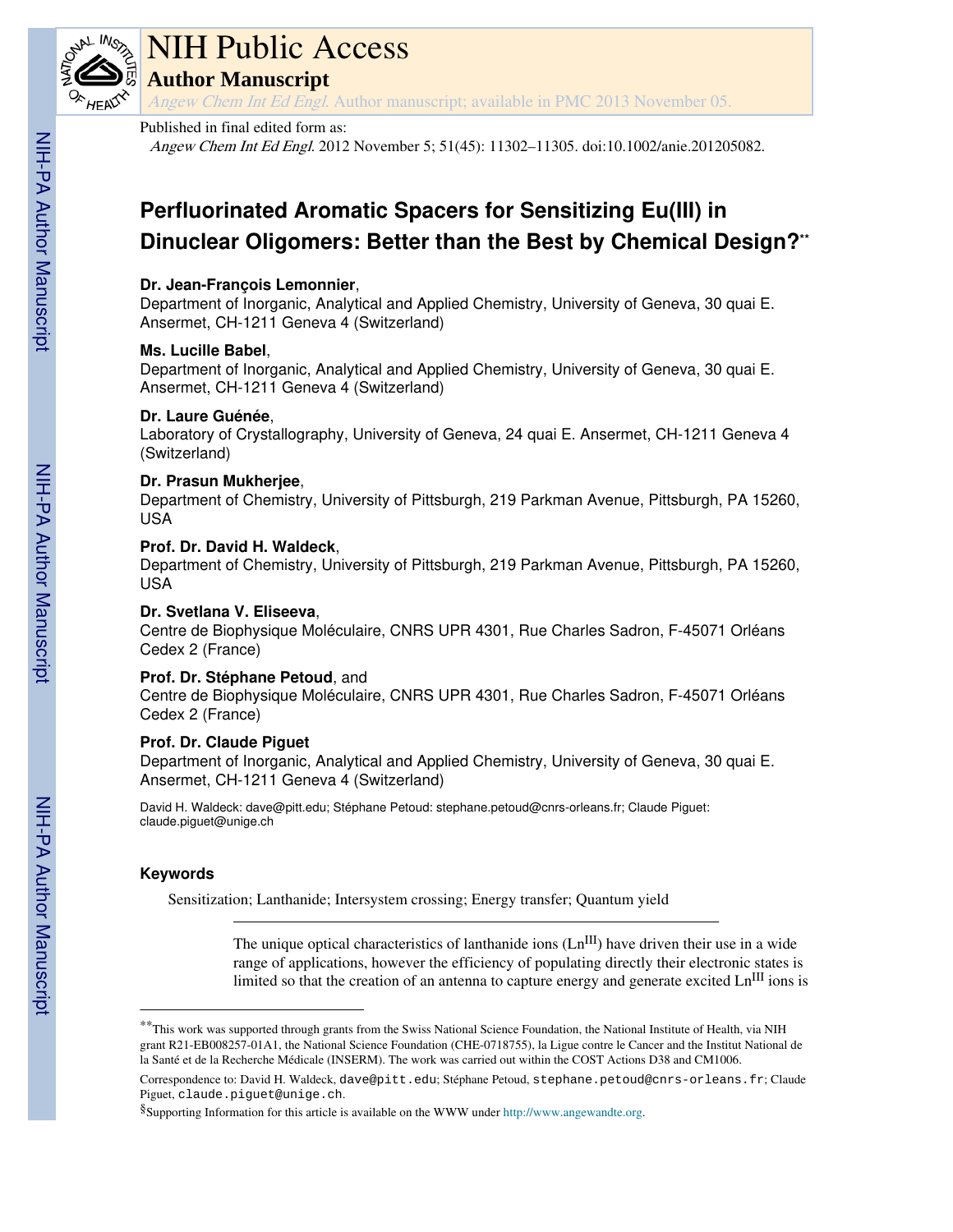broadly important. In this context, metal-organic frameworks, hybrid materials, and nanoparticles randomly doped with homo- or heterometallic mixtures of luminescent lanthanide cations, Ln<sup>III</sup>, are intensively being investigated for engineering luminescent devices for bright white lighting, for upconversion, and as sensing agents.<sup>[1]</sup> Although the exact location of the various metals in the final material is crucial for dual ligand-centered/ metal-centered emission,<sup>[11,m]</sup> for upconversion<sup>[1g]</sup> and for directional light-conversion<sup>[2a]</sup> processes, the preparation of organized polymetallic 4f-4f oligomers and polymers remains rare and challenging.[2] A statistical mechanics (Ising model) analysis suggests that standard repulsive nearest neighbor intermetallic interactions operating in linear polymers with regularly spaced binding sites should provide the targeted ordered ...- $Ln^1$ - $Ln^2$ - $Ln^1$ - $Ln^2$ -... microstates.<sup>[3,4]</sup> Pioneering work in this field has relied on the bulk electropolymerization of didentate 1,10-phenanthroline with thienyl spacers[5] and the acyclic diene metathesis of tridentate 2,6-bis(benzimidazol-2-yl)pyridine,<sup>[6]</sup> followed by reaction with Eu( $\beta$ diketonate)<sub>3</sub> or Eu(NO<sub>3</sub>)<sub>3</sub> to yield red-emitting metallopolymers. A reliable exploitation of this concept for the development of luminescent materials, however, requires the efficient sensitization of the luminophore via the rational optimization of each photophysical step by using chemical tools.

As a first step toward this goal, the rigid segmental ligand strands **L1–L3**, made of two tridentate binding units separated by a rigid and electronically-tunable aromatic spacer, have been reacted with trivalent europium to give the dinuclear complexes  $\left[\text{Eu}_{2}(\mathbf{L}\mathbf{k})\right]$ (hfac)<sub>6</sub>] (Scheme 1).<sup>[7]</sup> The use of a simple method for deciphering the various contributions to the sensitization mechanism clearly showed that  $[Eu_2(L3)(hfac)_{6}]$  displayed the largest global emission quantum yield ( $\Phi_{\text{E}_{1}}^{L}$ =0.206(7), eq. 1) because of an efficient **L3**→Eu energy transfer step ( $\eta_{\text{en,tr.}}^{L\to\text{Eu}}$ =0.47(14) eq. 3, see the dark grey histograms in Fig. 1).<sup>[7]</sup>

Theoretical considerations suggest that  $\eta_{\text{on tr}}^{L\to\text{Eu}}$  could benefit from a shift of the  $\mathbf{L}(^3\pi^*)$  state to higher energy produced by the perfluorination of the central aromatic spacer in **L4** (Scheme 2).<sup>[8]</sup> Correspondingly, the expected decrease of  $k_{nr}^{F}$  and  $k_{nr}^{Eu}$ , and of the so-called  $\pi$ -conjugation length  $A_{\pi}$  (eq. 5)<sup>[9]</sup> in [Eu<sub>2</sub>(**L4**)(hfac)<sub>6</sub>],<sup>[7]</sup> should optimize both intersystem crossing efficiency ( $\eta_{\text{ISC}} = 0.6(1)$ , eq. 2) and intrinsic Eu-centered quantum yield  $(\Phi_{\text{Eu}}^{\text{Eu}}=0.76(2), \text{eq. 4})$  that were previously measured in  $[\text{Eu}_2(L3)(\text{hfac})_6]$  (dark grey

histograms in Fig. 1). Note that

$$
\Phi_{\text{Eu}}^L = \eta_{\text{ISC}} \cdot \eta_{\text{en.tr.}}^{L \to \text{Eu}} \cdot \Phi_{\text{Eu}}^{\text{Eu}} \quad (1)
$$

$$
\eta_{\rm 1SC} = \frac{k_{\rm 1SC}}{k_r^F + k_{\rm 1rr}^F + k_{\rm 1SC}} = k_{\rm 1SC} \cdot_L \left( \frac{1}{\pi} \pi \right) \tag{2}
$$

$$
\eta_{\text{en.tr.}}^{L \to \text{Eu}} = \frac{2k_{\text{en.tr.}}^{\text{Eu}}}{k_r^P + k_{\text{nr}}^P + 2k_{\text{en.tr.}}^{\text{Eu}}} = 2k_{\text{en.tr.}}^{\text{Eu}} \cdot \tau_L^{\text{Eu}} \left( {}^3\pi^* \right) \quad (3)
$$

$$
\Phi_{\text{Eu}}^{\text{Eu}} = \frac{k_r^{\text{Eu}}}{k_r^{\text{Eu}} + k_{\text{nr}}^{\text{Eu}}} = k_r^{\text{Eu}} \cdot \tau_{\text{Eu}} \quad (4)
$$

and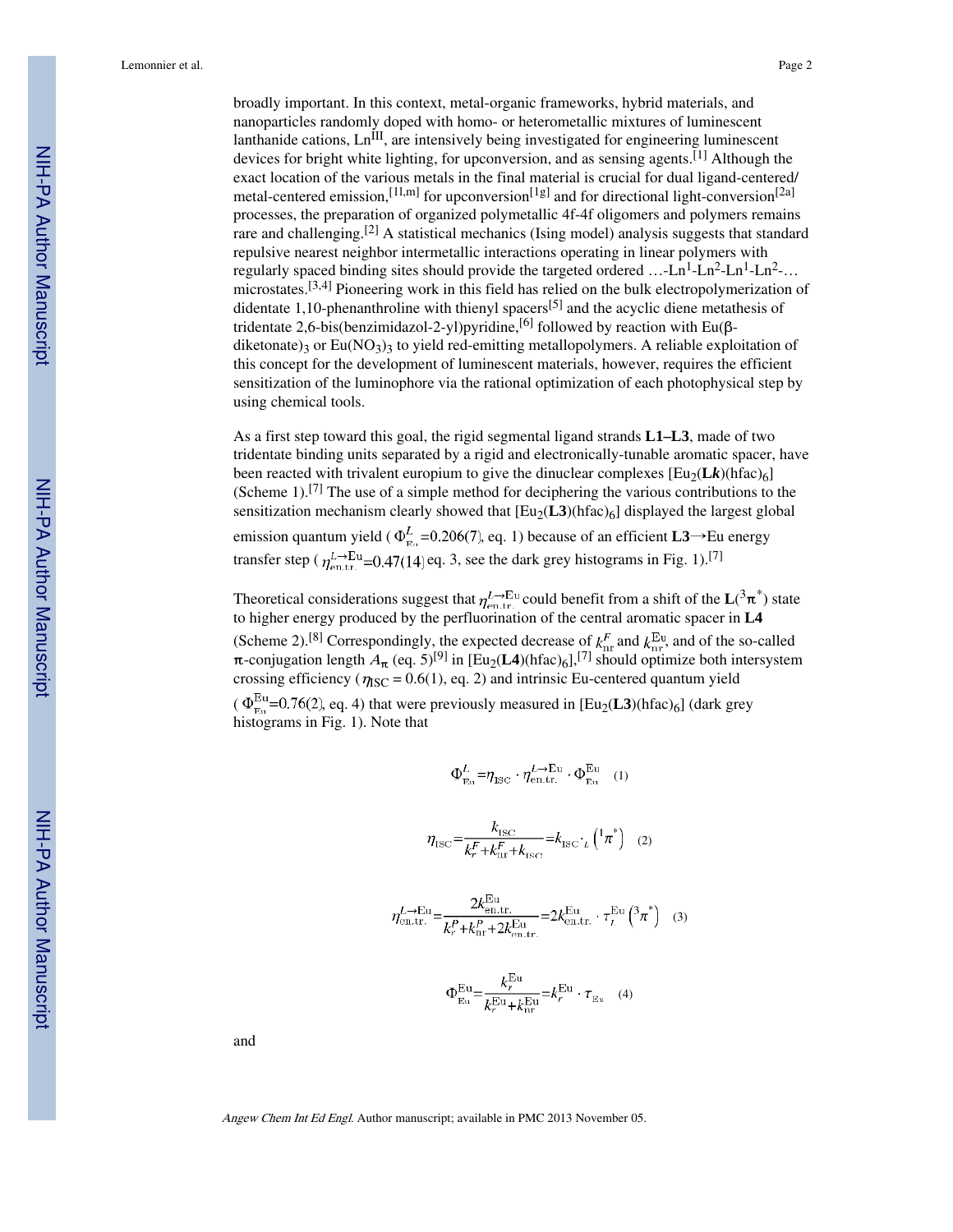$$
k_r^F{=}k_{\rm nr}^F\cdot e^{A_\pi} \quad (5)
$$

The centrosymmetrical perfluorinated ligand **L4** is obtained through two successive Pdcatalyzed Suzuki-Myaura cross coupling reactions (Scheme 2, Figs. S1–S2). Stoichiometric mixing of **L4** with [Ln(hfac)<sub>3</sub>(diglyme)] (2.0 eq) in chloroform gives  $\left[ \text{Ln}_{2}(\text{L4})\text{(hfac)}_{6} \right]$  (Ln = Gd, Eu) with a 80% yield. Slow evaporation from concentrated acetonitrile/chloroform solutions provides X-ray quality prisms (Table S1) containing S-shaped centrosymmetrical neutral  $\text{[Eu}_2(\text{L4})\text{(hfac)}_{6}$  complexes, in which the Eu atoms are separated by 14.667(1) Å (Fig. 2). Each metal is nine-coordinate in a highly distorted monocapped square antiprismatic polyhedron, produced by the three nitrogen atoms of the bound tridentate aromatic unit and by the six oxygen atoms of the three didentate hexafluoroacetylacetonates, N1 occupying the capping position (see Appendix 1). All bond distances and bond angles are standard (Tables S2–S4) and the solid-state molecular structures of  $[Yb_2(L3)(hfac)_6]$  and  $[Eu_2(L4)(hfac)_6]$  are almost superimposable, except for the interannular phenylbenzimidazole twist angle, which increases from  $54.1(1)^\circ$  to  $66.2(1)^\circ$  (Fig. S3 and Table S5).

Irradiation into the allowed ligand-centered  ${}^1\pi^*$  +  ${}^1\pi$  transition of [Eu<sub>2</sub>(**L4**)(hfac)<sub>6</sub>] at  $\bar{v}_{\rm exc}$ = 28170 cm−1 produces an intense long-lived red emission signal, arising from **L4**→Eu(III) energy transfer followed by  $Eu({}^5D_1)$  and  $Eu({}^5D_0)$ -centered luminescence (Fig. S4). The emission spectrum is dominated by the hypersensitive forced electric dipolar  $Eu^{5}D_{0} \rightarrow {}^{7}F_{2}$ ) transition centered at 16340 cm−1 leading to the largest global absolute quantum yields in this series ( $\Phi_{\text{F}_{\text{D}}}^L$ =0.26(1), solid state, 293K, Table 1, entry 6).<sup>[11]</sup> Using Einstein's result for the spontaneous radiative emission rate,<sup>[12]</sup> the radiative rate constant  $k_r^{\text{Eu}}$  (Table 1, entry 2) is deduced from the  $I_{tot}/I_{MD}$  ratio, where  $I_{tot}$  is the integrated emission for the Eu(<sup>5</sup>D<sub>0</sub>) level  $({}^{5}D_0 \rightarrow {}^{7}F_J$ ,  $J = 0 - 4$ ) and  $I_{MD}$  is the integrated intensity of the magnetic dipolar  $Eu^{5}D_{0} \rightarrow {}^{7}F_{1}$ ) transition (Table 1, entry 1). Combined with the characteristic lifetime  $\tau_{Eu}$  = 0.90(1) ms (Table 1, entry 3), we calculate  $\Phi_{F_n}^{\text{Eu}}=0.77(1)$  for the intrinsic Eu-centered quantum yield (eq. 4, Table 1, entry 4), a value identical to that obtained for  $[Eu_2(L3)$ (hfac)6], which implies that the gain in global quantum yields can be specifically assigned to the improved sensitization process  $\eta_{\text{sens}} = \eta_{\text{iso}} \cdot \eta_{\text{ent},r}^{\text{L}\to\text{Eu}} = \Phi_{\text{en}}^L/\Phi_{\text{en}}^{\text{Eu}} = 0.34(1)$  operating in [Eu2(**L4**)(hfac)6] (eq. 1, Table 1, entry 7). Given the experimental ligand-centered fluorescence lifetimes of only 30–60 ps that are measured for the  $[\text{Gd}_2(\mathbf{L}\mathbf{k})(\text{hfac})_6]$ complexes  $(Lk = L1-L4,$  Table S6), one can assume that the energy migration processes in  $[Eu_2(\mathbf{L}k)(\text{hfac})_6]$  is well described by the exclusive contribution of the triplet state as shown in Fig.  $1$ , [7,13] Considering that (i) the sum of the radiative and internal non-radiative conversion rate constants  $k_r^F + k_{nr}^F$  controlling the relaxation of the  $\frac{1}{\pi} \pi^*$  excited state in the free ligand are the same in the gadolinium complex  $[\text{Gd}_2(\text{L4})(\text{hfac})_6]$  and that (ii) because of the paramagnetic and heavy atom effects generated by Gd(III),<sup>[14]</sup> the introduction of the experimental characteristic  ${}^{1}\pi$ <sup>\*</sup> lifetimes measured in **L4**  $(\tau_L^{L4}(\frac{1}{\pi})=0.25(2)$  ns) and in  $[\text{Gd}_2(L4)(\text{hfac})_6]$  ( $\tau_L^{\text{Gd}-L4}(\frac{1}{\pi})=0.029(6)$  ns, Table S6) into eq. 6 gives  $k_{\text{res}}^{\text{U}-1}$  = 30(4) ns<sup>-1</sup> (Table 1, entry 8) and  $k_{\text{res}}^F + k_{\text{res}}^F = 4.00(5)$  ns<sup>-1</sup> (Table 1, entry 9), from which  $\eta_{\text{ISC}} = 0.88(15)$  can be deduced with eq. 2 (Table 1, entry 10).<sup>[7]</sup>

$$
\frac{1}{\tau_L^{\text{Gd}-\text{L}}\left(1\pi^*\right)} - \frac{1}{\tau_L^{\text{L}}\left(\pi^*\right)} = \left(k_r^F + k_{\text{nr}}^F + k_{\text{ISC}}^{\text{Gd}-\text{L}}\right) - \left(k_r^F + k_{\text{nr}}^F + k_{\text{ISC}}^{\text{L}}\right) = k_{\text{ISC}}^{\text{Gd}-\text{L}} - k_{\text{ISC}}^{\text{L}} \approx k_{\text{ISC}}^{\text{Gd}-\text{L}} \tag{6}
$$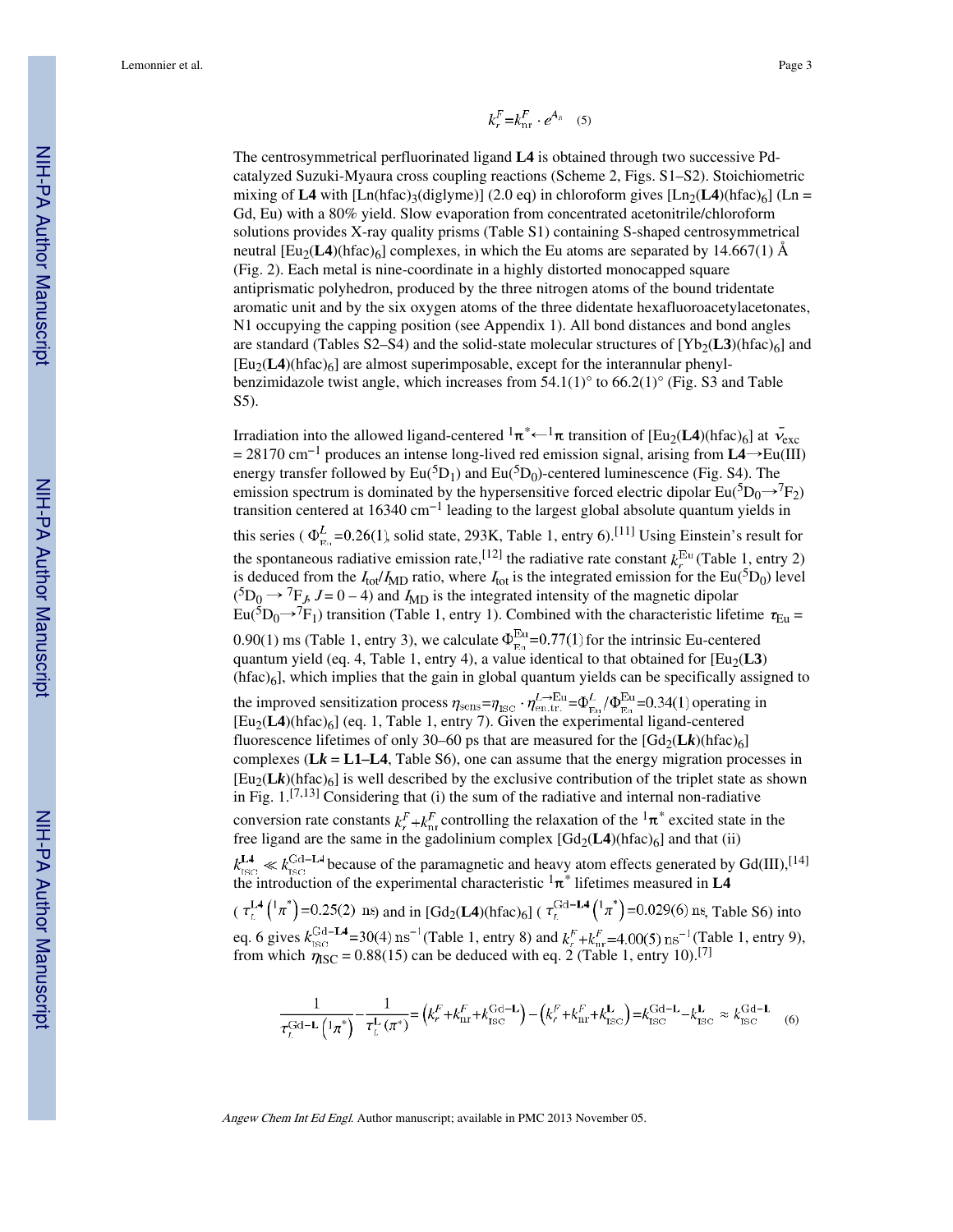Finally, the energy transfer efficiency  $\eta_{\text{ent.}tr.}^{L\to\text{Eu}} = \eta_{\text{sens}}/\eta_{\text{ISC}} = 0.39(6)$  and the associated rate constant  $2k_{\text{en,tr.}}^{\text{Eu}} = \left[\eta_{\text{en,tr.}}^{L \to \text{Eu}} / \left(1 - \eta_{\text{en,tr.}}^{L \to \text{Eu}}\right)\right] \left(k_r^P + k_{\text{nr}}^P\right) = 5.7(2.1) \text{ ms}^{-1}$  (eq. 3 with  $\left(k_r^P + k_{\text{nr}}^P\right) = 1/\tau_r^{\text{Gd}-\textbf{L4}}({}^3\pi^*) = 9.1(2.5) \text{ ms}^{-1}$  calculated for  $\text{[Eu}_2(\textbf{L4})$ (hfac)<sub>6</sub>] (Table 1, entries 11 and 12) indicates no noticeable improvement of these parameters on changing from the difluorinated (**L3**) to the perfluorinated (**L4**) spacer, despite the 500–1000 cm−1 energy blue shift of the ligand-centered  ${}^{1}\pi^*$  (Fig. S5) and  ${}^{3}\pi^*$  (Fig. S6) excited states. Our simple method for dissecting the sensitization mechanism<sup>[7]</sup> shows that the gain in the global quantum yield  $\Phi_{E_1}^L$ , for the complex  $[Eu_2(\mathbf{L4})(\hat{\pi}ac)_6]$  as compared to  $[Eu_2(\mathbf{L3})(\hat{\pi}ac)_6]$ , indeed results from an optimization of the intersystem crossing process  $\eta_{\rm{ISC}}$  (Fig. 1).

Scrutiny of the various rate constants (Tables 1 and S7) reveals that the decrease of the radiative and internal conversion rate constant  $k_r^F + k_{nr}^F$  for the ligand-centered  $\mathbf{L}(\mathbf{1}_{\pi})$  state along the series  $L2 > L3 > L4$  acts to improve  $\eta_{\rm{ISC}}$  (eq. 2), but it is the remarkable increase of  $k_{\text{ISC}}^{\text{Ln}-L}$  in [Ln<sub>2</sub>(**L4**)(hfac)<sub>6</sub>], which eventually controls the overall intersystem crossing efficiency.

The physical origin of this beneficial effect can be traced back to the golden-rule expression for radiationless transitions:[15]

$$
k_{\rm ISC} = \frac{2\pi}{\hbar} \left\langle \frac{1}{\pi} \pi \left| H_{\rm SO} \right| \frac{3\pi}{\pi} \right\rangle^2 \times FCWDS \quad (7)
$$

where FCWDS is the Franck-Condon Weighted Density of States. It accounts for the density of vibrational states in the triplet and their vibrational overlap with the singlet vibrational state. A model that accounts for the thermal population of levels and uses a single quantum mode of frequency  $\omega$ , is commonly associated with the Marcus-Levich-Jortner theory for electron transfer expressed in eq. 8:[16]

$$
FCWDS = \frac{\exp(-S)}{\sqrt{4\pi RT}} \sum_{n=0}^{\infty} \frac{S^n}{n!} \exp\left[-\frac{(\Delta E + n\hbar\omega + \lambda)^2}{4\lambda RT}\right]
$$
 (8)

The spin-orbit coupling matrix element  $\langle^1\pi^* \, |H_\text{SO}|^3 \pi^* \rangle$  reaches a maximum for non-planar polyaromatic molecules containing heavy paramagnetic atoms in the molecular frame;<sup>[16,17]</sup> two conditions which are fulfilled by all  $\left[\text{Eu}_2(\mathbf{L}\mathbf{k})\right]$  complexes described in this study. We however note that the deviation from the planarity, as measured by the interplanar phenyl-benzimidazole angles, increases along the series  $L2(25.26(4)°) < L3(54.1(1)°)$  and **L4** (66.2(1)<sup>o</sup>) in line with  $k_{\text{ISC}}$  (eq. 7 and Table 1). The Franck-Condon weighted density of states (*FCWDS*) depends on the singlet-triplet energy splitting  $\Delta E = E^{(\frac{1}{n})} - E^{(\frac{3}{n})}$  and on the reorganization energy  $\lambda$ , which corresponds to the energy difference between the triplet and the singlet state at its equilibrium geometry (eq.  $8$ ).<sup>[18]</sup> In the limit of parabolic surfaces, this energy parameter, along with  $\Delta E$ , provides the energy gap for  $n = 0$ . The successive fluorination of the ligands along the series  $\left[\text{Eu}_{2}(\mathbf{L}k)(\text{hfac})_{6}\right]$  ( $k = 2-4$ ) is known to significantly affect the frontier orbitals, hence  $\lambda$  and  $\Delta E$  and  $FCWDS$  in eq. 8.<sup>[7]</sup> While a quantitative understanding of the changes in  $\lambda$  requires sophisticated theoretical calculations of the vibrational coupling scheme controlling the Huang-Rhys factors  $(S)$ , [15,16] eqs (7)–(8) predict that the increasing ligand-centered energy gap ΔE observed along the series **L2**  $(3550 \text{ cm}^{-1}) \approx L3 (3230 \text{ cm}^{-1}) < L4 (5200 \text{ cm}^{-1})$  should lower k<sub>ISC</sub> and  $\eta_{\text{ISC}}$ . The apparent contradiction with our experimental results (Table 1, entries 8 and 10) can be resolved by including higher lying triplet states  $\frac{3\pi_{n>1}^{*}}{n}$  in the model; an approach used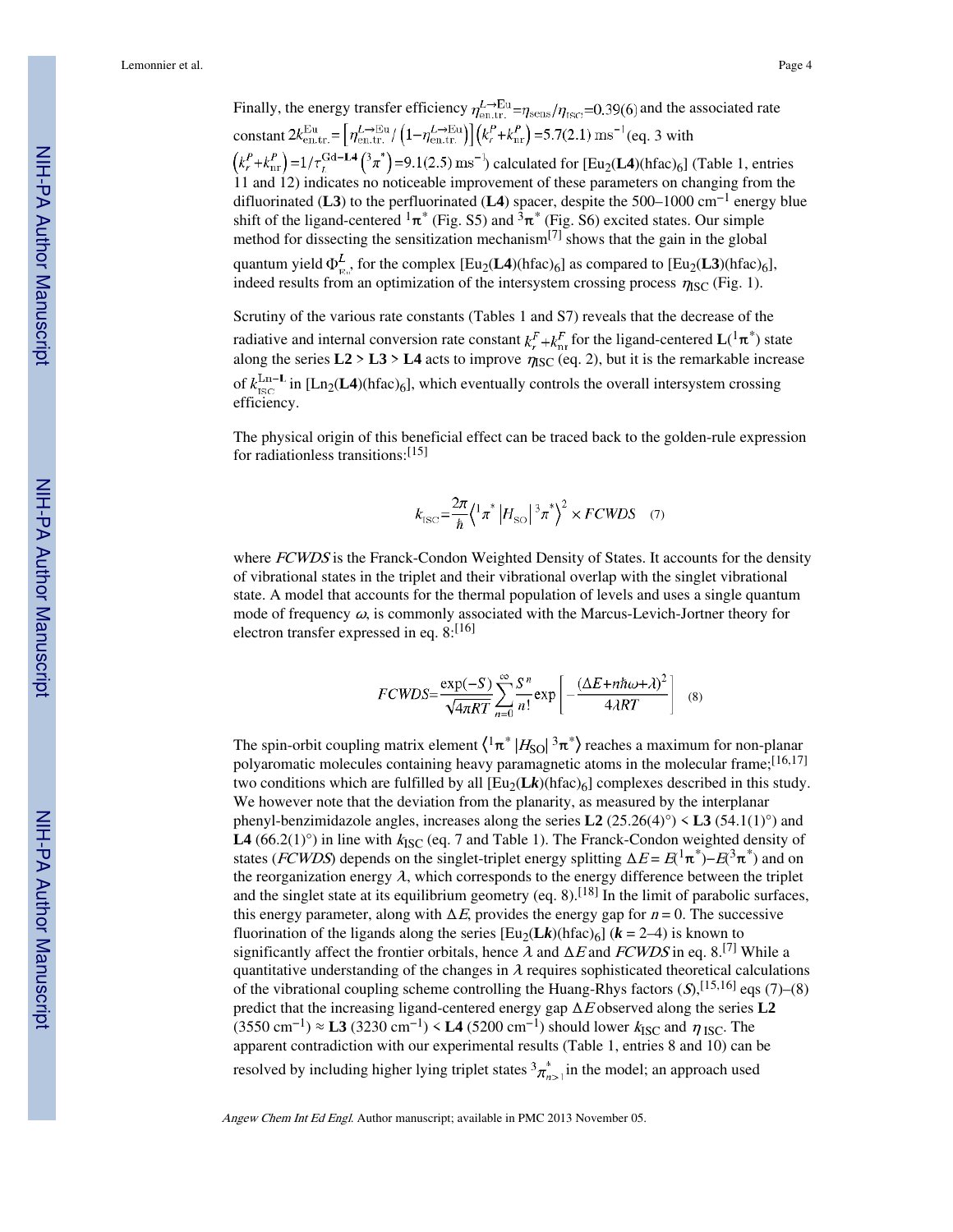successfully for oligothiophenes<sup>[15]</sup> and helicenes.<sup>[15b]</sup> This counter-intuitive correlation was empirically noticed for other polyaromatic chromophores, and it was suggested as a 'rule-of-thumb' that a singlet-triplet gap of  $E(\frac{1}{\pi})-E(\frac{3\pi}{\pi}) \ge 5000 \text{ cm}^{-1}$  warrants quantitative intersystem crossing processes in Tb- and Eu-complexes.<sup>[19]</sup> Given that the singlet-triplet energy gap can be readily calculated by using  $DFT^{[7]}$  or semi-empirical<sup>[8]</sup> methods, computations may be useful for identifying simple chemical and structural modifications that will enhance the quantum efficiency further.

In conclusion, the application of this simple method for analyzing the various contributions to  $Eu^{III}$  luminescence sensitization shows that perfluorination of the remote phenyl spacer in the rigid single-stranded dumbbell-shaped  $[Eu_2(\mathbf{L4})$ (hfac)<sub>6</sub>] oligomer optimizes both intersystem crossing efficiency and intrinsic  $Eu^{III}$  quantum yield, thus maximizing the global quantum yields in these polyaromatic rigid complexes (red histograms in Fig. 1).

#### **Supplementary Material**

Refer to Web version on PubMed Central for supplementary material.

#### **References and Notes**

- 1. a) Kido J, Okamoto Y. Chem Rev. 2002; 102:2357–2368. [PubMed: 12059271] b) Evans RC, Douglas P, Winscom CJ. Coord Chem Rev. 2006; 250:2093–2126.c) de Bettencourt-Dias A. Dalton Trans. 2007:2229–2241. [PubMed: 17534483] d) Binnemans K. Chem Rev. 2009; 109:4283–4374. [PubMed: 19650663] (e) Kerbellec N, Kustaryono D, Haquin V, Etienne M, Daiguebonne C, Guillou O. Inorg Chem. 2009; 48:2837–2843. [PubMed: 19265391] f) Law GL, Wong KL, Tam HL, Cheah KW, Wong WT. Inorg Chem. 2009; 48:10492–10494. [PubMed: 19842665] g) Zheng K, Zhang D, Zhao D, Liu N, Shi F, Qin W. Phys Chem Chem Phys. 2010; 12:7620–7625. [PubMed: 20544112] h) Katkova MA, Bochkarev MN. Dalton Trans. 2010; 39:6599–6612. [PubMed: 20390195] i) Eliseeva SV, Bünzli JCG. Chem Soc Rev. 2010; 39:189–227. [PubMed: 20023849] j) Farinola GM, Ragni R. Chem Soc Rev. 2011; 40:3467–3482. [PubMed: 21437308] k) Cui Y, Yue Y, Qian G, Chen B. Chem Rev. 2012; 112:1126–1162. [PubMed: 21688849] l) Liu Y, Pan M, Yang QY, Fu L, Li K, Wei SC, Su CY. Chem Mater. 2012; 24:1954–1960.m) Sava DF, Rohwer LES, Rodriguez MA, Nenoff TM. J Am Chem Soc. 2012; 134:3983–3986. [PubMed: 22339608]
- 2. a) Bünzli J-CG, Piguet CC. Chem Rev. 2002; 102:1897–1928. [PubMed: 12059257] b) dos Santos CMG, Harte AJ, Quinn SJ, Gunnlaugsson T. Coord Chem Rev. 2008; 252:2512–2527.c) Swavey S, Swavey R. Coord Chem Rev. 2009; 253:2627–2638.d) Faulkner S, Natrajan LS, Perry WS, Sykes D. Dalton Trans. 2009:3890–3899. [PubMed: 19440586] e) Vigato PA, Peruzzo V, Tamburini S. Coord Chem Rev. 2009; 253:1099–1201.f) Lincheneau C, Stomeo F, Comby S, Gunnlaugsson T. Aust J Chem. 2011; 64:1315–1326.
- 3. a) Borkovec M, Hamacek J, Piguet C. Dalton Trans. 2004:4096–4105. [PubMed: 15573160] b) Piguet C, Borkovec M, Hamacek J, Zeckert K. Coord Chem Rev. 2005; 249:705–726.
- 4. Dalla Favera N, Hamacek J, Borkovec M, Jeannerat D, Ercolani G, Piguet C. Inorg Chem. 2007; 46:9312–9322. [PubMed: 17915861]
- 5. Chen XY, Yang X, Holliday BJ. J Am Chem Soc. 2008; 130:1546–1547. [PubMed: 18183978]
- 6. McKenzie BM, Wojtecki RJ, Burke KA, Zhang C, Jakli A, Mather PT, Rowan SJ. Chem Mater. 2011; 23:3525–3533.
- 7. Lemonnier JF, Guénée L, Beuchat C, Wesolowski TA, Mukherjee P, Waldeck DH, Gogik KA, Petoud S, Piguet C. J Am Chem Soc. 2011; 133:16219–16234. [PubMed: 21882836]
- 8. Freire RO, Albuquerque RQ, Junior SA, Rocha GB, Mesquita ME. Chem Phys Lett. 2005; 405:123– 126.
- 9. Yamaguchi Y, Matsubara Y, Ochi T, Wakamiya T, Yoshida ZI. J Am Chem Soc. 2008; 130:13867– 13869. [PubMed: 18816053]
- 10. For the sake of clarity and conciseness in the discussions, the kinetic data collected for **L1**, which bears electron-donating methoxy groups, are not further considered in Fig. 1 and Table 1.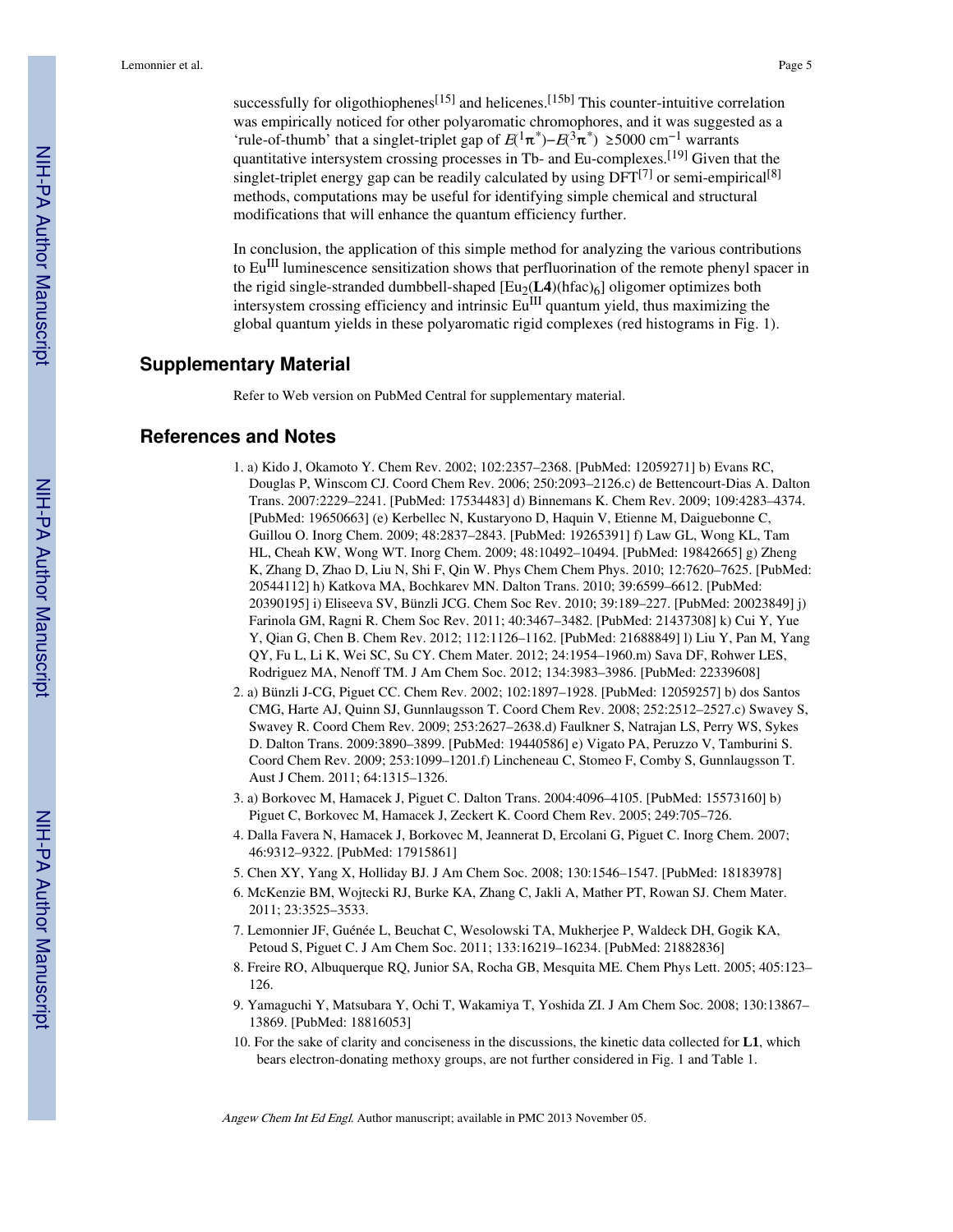Lemonnier et al. Page 6

- 11. Global quantum yields up to 64% have been reported for polynuclear Eu(III) complexes, see Miyata K, Ohba T, Kobayashi A, Kato M, Nakanishi T, Fushimi K, Hasegawa Y. ChemPlusChem. 2012; 77:277–280.
- 12.  $k_{\rm r}$  $E_u^{\text{Eu}} = A(\psi_J, \psi_J) = A_{\text{MD},0} \cdot n^3 \cdot (I_{\text{tot}} / I_{\text{MD}})$  with  $A_{\text{MD},0} = 14.65 \text{ s}^{-1}$  for the magnetic dipolar

 $Eu(^5D_0 \rightarrow ^7F_1)$  transition and a refractive index  $n = 1.5$ . Aebischer A, Gumy F, Bünzli J-CG. Phys Chem Chem Phys. 2009; 11:1346–1353. [PubMed: 19224035] and references therein.

- 13. a) Sabbatini, N.; Guardigli, M.; Manet, I. Handbook on the Physics and Chemistry of Rare Earths. Gschneidner, KA., Jr; Eyring, L., editors. Vol. 23. Elsevier Science; Amsterdam: 1996. p. 69-120.b) Faulkner S, Pope SJ, Burton-Pye BP. Appl Spectrosc Rev. 2005; 40:1–35.c) Ward MD. Coord Chem Rev. 2010; 254:2634–2642.
- 14. a) Tobita S, Arakawa M, Tanaka I. J Phys Chem. 1984; 88:2697–2702.b) Tobita S, Arakawa M, Tanaka I. J Phys Chem. 1985; 89:5649–5654.
- 15. Beljonne D, Shuai Z, Pourtois G, Brédas JL. J Phys Chem A. 2001; 105:3899–3907.and references therein. [16] Jortner J, Bixon M. Adv Chem Phys. 1999; 106:35–202.Brédas JL, Beljonne D, Coropceanu V, Cornil J. Chem Rev. 2004; 104:4971–5003. [PubMed: 15535639] Schmidt K, Brovelli S, Coropceanu V, Beljonne D, Cornil J, Bazzini C, Caronna T, Tubino R, Meinardi F, Shuai Z, Brédas JL. J Chem Phys A. 2007; 111:10490–10499.
- 17. Monguzzi A, Tubino R, Hoseinkhani S, Campione M, Meinardi F. Phys Chem Chem Phys. 2012; 14:4322–4332. [PubMed: 22370856]
- 18. For intersystem crossing, solvent effects are expected to be small and are not considered in  $\lambda$ . As a first approximation,  $\lambda = 1500-2000 \text{ cm}^{-1}$  are realistic values for polyaromatic scaffolds.<sup>[15],[16]</sup>
- 19. Steemers FJ, Verboom W, Reinhoudt DN, van der Tol EB, Verhoeven JW. J Am Chem Soc. 1995; 117:9408–9414.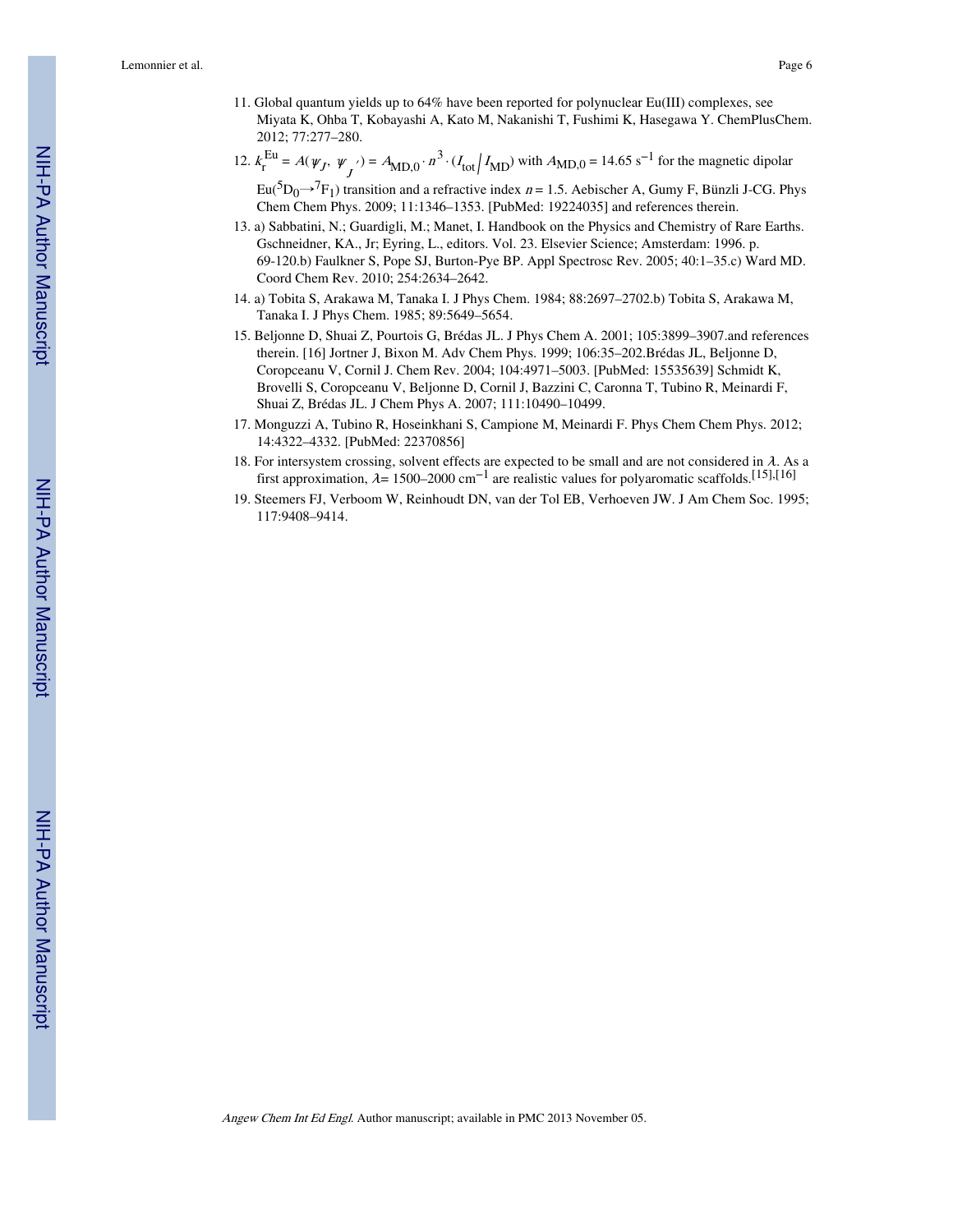

#### **Figure 1.**

This simplified Jablonski diagram for  $[Eu_2(\mathbf{L}k)(\hat{\pi}ac)_6]$  ( $k = 2-4$ ) shows the ligand-centered triplet-mediated sensitization mechanism of the two  $Eu^{3+}$  ions.<sup>[10]</sup> The photophysical processes are described by the rate constants:  $k_r^F$  for ligand fluorescence,  $k_{nr}^F$  for ligand internal non-radiative conversion,  $k_r^P$  for ligand phosphorescence,  $k_{nr}^P$  for non-radiative relaxation from the ligand triplet state,  $k_{\rm r}^{\rm Eu}$  for emission of Eu<sup>\*</sup>,  $k_{\rm nr}^{\rm Eu}$  for nonradiative decay of Eu<sup>\*</sup>,  $k_{\rm{ISC}}$  for ligand intersystem crossing, and  $k_{\rm{en,tr}}^{\rm{Eu}}$  for the ligand-to-metal energy transfer. Efficiencies of intersystem crossing ( $\eta_{\rm{ISC}}$ ), energy transfer ( $\eta_{\rm{en,tr}}^{L\to\rm{Eu}}$ ), intrinsic quantum yield ( $\Phi_{\rm m}^{\rm Eu}$ ), and quantum yield ( $\Phi_{\rm m}^L$ ) for the global ligand-mediated sensitization of Eu<sup>III</sup> in [Eu<sub>2</sub>(**L***k*)(hfac)<sub>6</sub>] (solid-state, 293 K).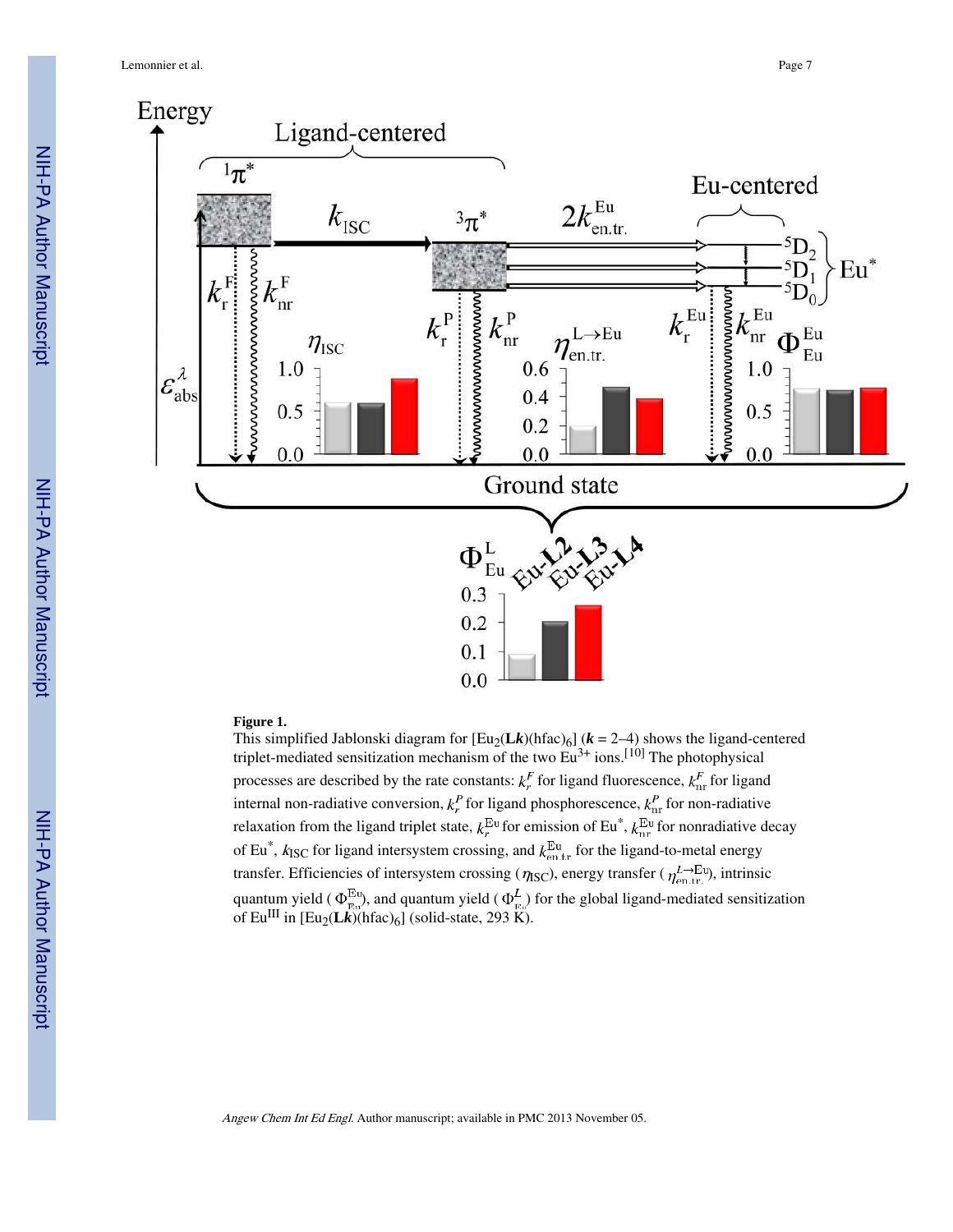Lemonnier et al. Page 8



#### **Figure 2.**

Perspective view of the molecular structure of  $[Eu_2(\mathbf{L4})(hfac)_6]$  as obtained from X-ray diffraction with numbering scheme. Thermal ellipsoids are represented at the 30% probability level and hydrogen atoms are omitted for clarity.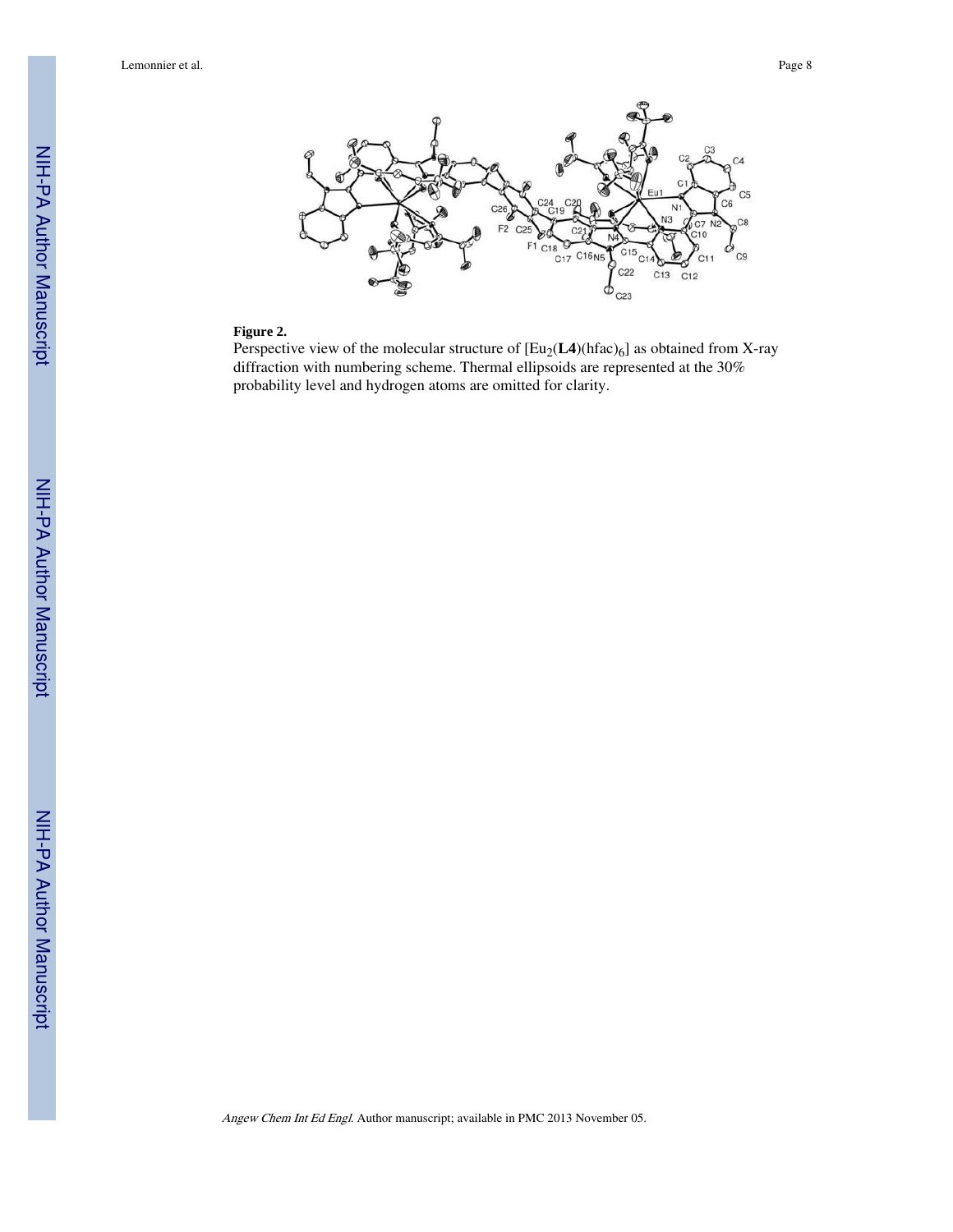Lemonnier et al. Page 9

NIH-PA Author Manuscript

NIH-PA Author Manuscript

NIH-PA Author Manuscript

NIH-PA Author Manuscript



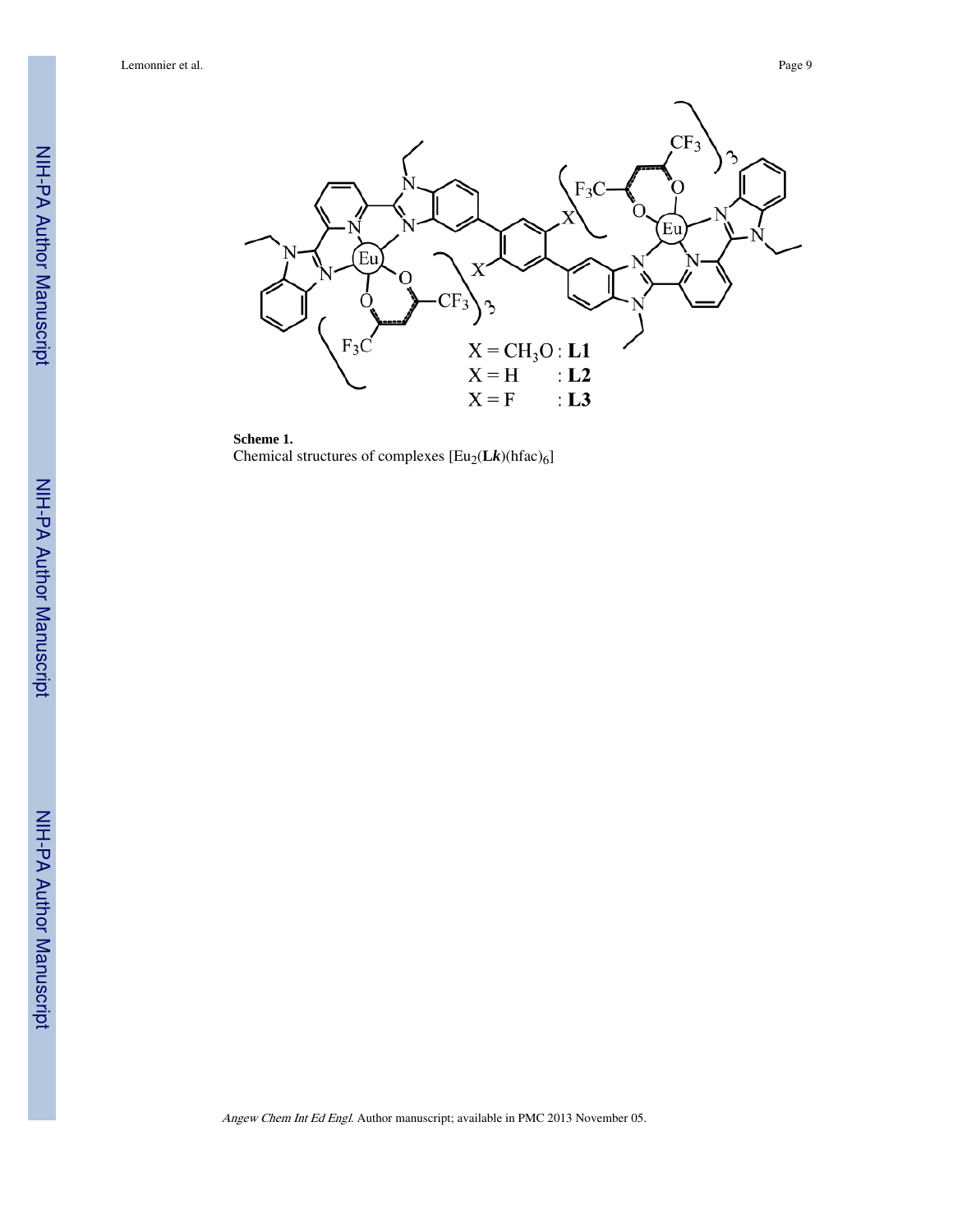